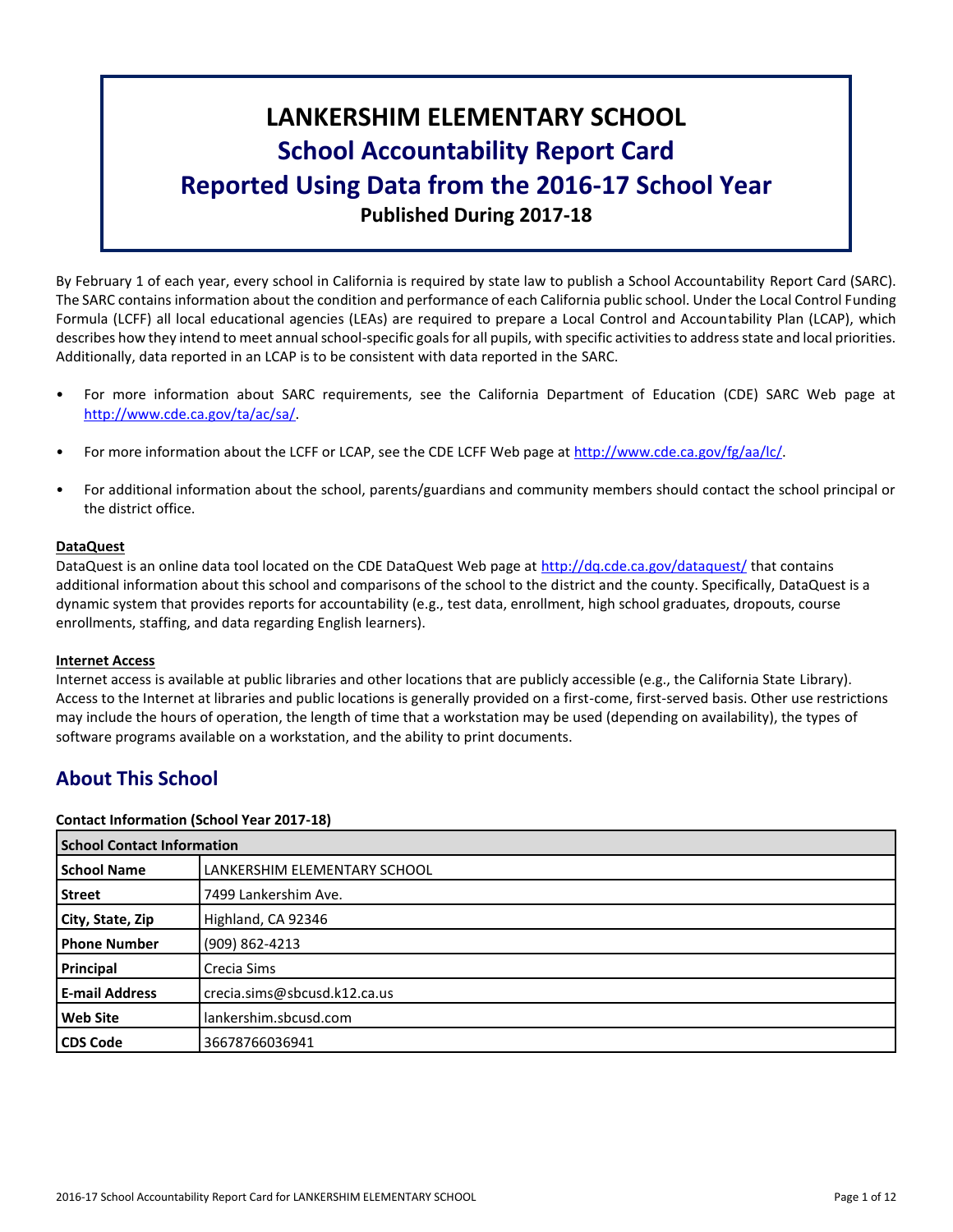| <b>District Contact Information</b> |                                              |  |  |  |
|-------------------------------------|----------------------------------------------|--|--|--|
| <b>District Name</b>                | ISAN BERNARDINO CITY UNIFIED SCHOOL DISTRICT |  |  |  |
| l Phone Number                      | $(909)$ 381-1110                             |  |  |  |
| Superintendent                      | Dr. Dale Marsden                             |  |  |  |
| l E-mail Address                    | dale.marsden@sbcusd.k12.ca.us                |  |  |  |
| <b>Web Site</b>                     | www.sbcusd.com                               |  |  |  |

#### **School Description and Mission Statement (School Year 2017-18)**

Lankershim Elementary School was built in 1965. The school has 32 general classrooms, an administration building, 1st-through 6th challenge classroom, 2nd-6th intervention classroom 2 special education classrooms, 2 pre-school classrooms, a library, a music room, a physical education room, a multipurpose room, counselor room and ample playground space. Lankershim Elementary strongly supports teaching and learning through its rigorous professional learning community, ample classroom and playground space to ensure the academic success of each individual student. Lankershim scholars will have the skills and knowledge to be prepared for future college and careers in order to make a positive impact in a dynamic global society.

"L"ankershim children receive"I"nstruction and learning to perceive"O"pportunities to grow and succeed"N"eeds met and goals achieved"S"elf-worth and self-esteem, positive feelings and what they mean.

| Grade<br>Level          | Number of<br><b>Students</b> |
|-------------------------|------------------------------|
| Kindergarten            | 131                          |
| Grade 1                 | 123                          |
| Grade 2                 | 105                          |
| Grade 3                 | 116                          |
| Grade 4                 | 113                          |
| Grade 5                 | 92                           |
| Grade 6                 | 84                           |
| <b>Total Enrollment</b> | 764                          |

#### **Student Enrollment by Grade Level (School Year 2016-17)**

#### **Student Enrollment by Group (School Year 2016-17)**

| <b>Student</b><br>Group                    | <b>Percent of</b><br><b>Total Enrollment</b> |
|--------------------------------------------|----------------------------------------------|
| <b>Black or African American</b>           | 9.8                                          |
| American Indian or Alaska Native           | 0.1                                          |
| Asian                                      | 3.5                                          |
| <b>Filipino</b>                            | 0.5                                          |
| <b>Hispanic or Latino</b>                  | 77.6                                         |
| <b>Native Hawaiian or Pacific Islander</b> | 0.1                                          |
| White                                      | 2.7                                          |
| <b>Two or More Races</b>                   | 0.8                                          |
| Socioeconomically Disadvantaged            | 93.6                                         |
| <b>English Learners</b>                    | 45                                           |
| <b>Students with Disabilities</b>          | 12.2                                         |
| <b>Foster Youth</b>                        | 1                                            |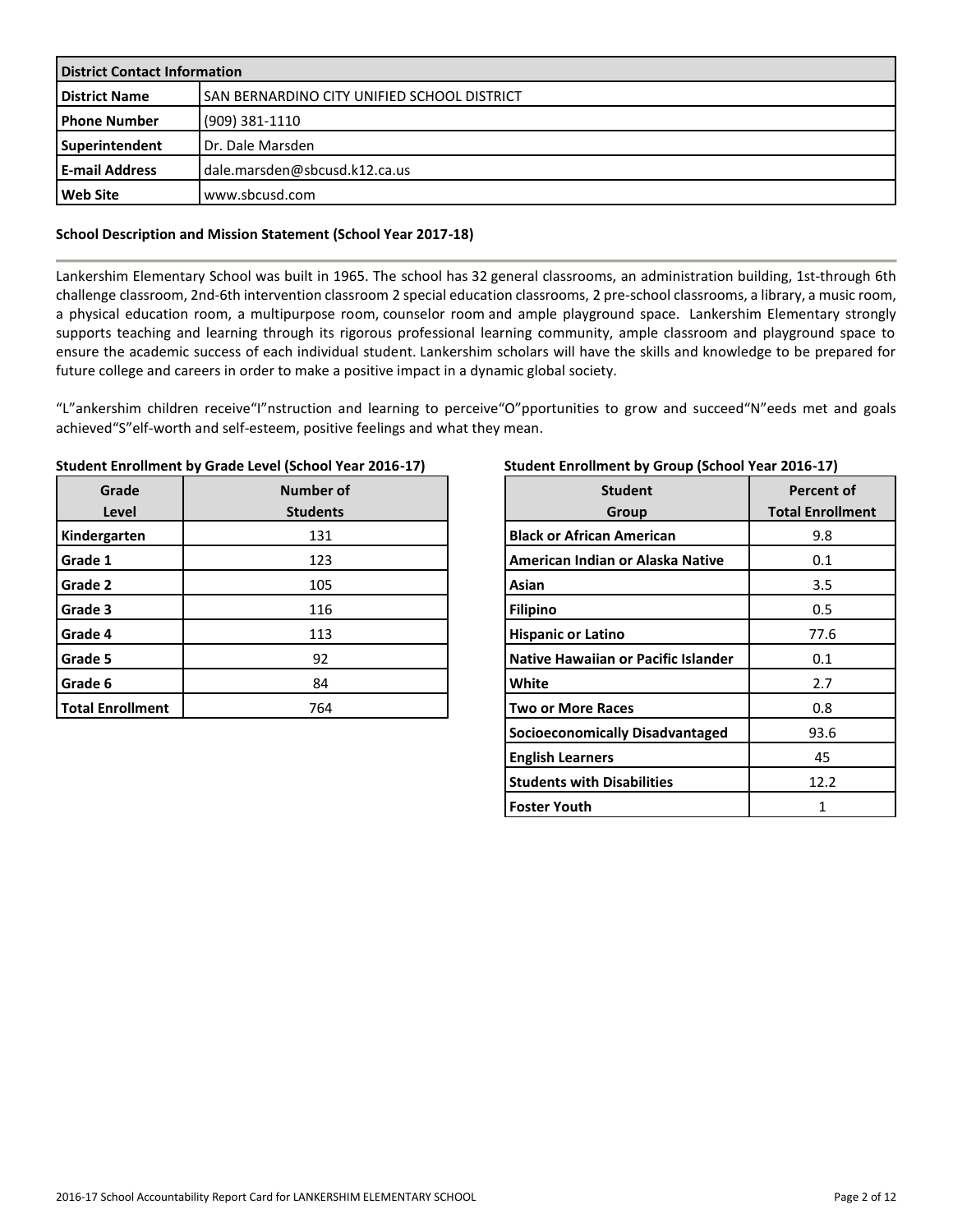# **A. Conditions of Learning**

### **State Priority: Basic**

The SARC provides the following information relevant to the State priority: Basic (Priority 1):

- Degree to which teachers are appropriately assigned and fully credentialed in the subject area and for the pupils they are teaching;
- Pupils have access to standards-aligned instructional materials; and
- School facilities are maintained in good repair.

#### **Teacher Credentials**

|                                                                    |         | <b>District</b> |         |         |
|--------------------------------------------------------------------|---------|-----------------|---------|---------|
| <b>Teachers</b>                                                    | 2015-16 | 2016-17         | 2017-18 | 2017-18 |
| <b>With Full Credential</b>                                        | 34      | 33              | 32      | 2,599   |
| <b>Without Full Credential</b>                                     | 0       |                 |         | 22      |
| Teaching Outside Subject Area of Competence (with full credential) |         |                 |         | 21      |

#### **Teacher Misassignments and Vacant Teacher Positions**

| Indicator                                             | 2015-16 | 2016-17 | 2017-18 |
|-------------------------------------------------------|---------|---------|---------|
| <b>Misassignments of Teachers of English Learners</b> |         |         |         |
| Total Teacher Misassignments *                        |         |         |         |
| l Vacant Teacher Positions                            |         |         |         |

Note: "Misassignments" refers to the number of positions filled by teachers who lack legal authorization to teach that grade level, subject area, student group, etc.

\* Total Teacher Misassignments includes the number of Misassignments of Teachers of English Learners.

#### **Quality, Currency, Availability of Textbooks and Instructional Materials (School Year 2017-18)**

#### **Year and month in which data were collected:** August 2017

Textbooks adopted by the San Bernardino City Unified School District Board of Education are selected from the State adopted list of materials. These materials are standards-based and are rigorously reviewed by San Bernardino City Unified School District textbook adoption committees to assure that selections will meet the unique needs of all learners, including English language learners, advanced learners, at-risk students and special needs students. Textbooks are usually adopted for an eight-year cycle.

All core curriculum materials are available in English and Spanish. The Board of Education ensures that textbooks are purchased for each student in reading/language arts and mathematics in grades TK-6 to use in class, at home, and after school. For science and history/social studies classroom materials, big books have been purchased for K-2 with a textbook purchased for each student in grades 3-6 to use in class, at home, and after school. English Language Development (ELD) materials are standards-aligned and are purchased for each student who is identified as an English learner. An inventory is completed for each classroom at every school site and is reported to the District Office to ensure that sufficient materials are available for the new school year. This inventory is completed in March/April of each year to prepare for the following school year.

In addition to core curriculum materials, the district has purchased supplementary materials for use in the district's elementary music program. District music specialists primarily use these materials. Participation in the district's music program is voluntary and open to students in grades four through six. Sufficient instructional materials are available for all students electing to participate in this music program.

| <b>Subject</b>               | Textbooks and Instructional Materials/<br><b>Year of Adoption</b>                      | <b>From</b><br><b>Most Recent</b><br><b>Adoption?</b> | <b>Percent of Students</b><br><b>Lacking Own</b><br><b>Assigned Copy</b> |
|------------------------------|----------------------------------------------------------------------------------------|-------------------------------------------------------|--------------------------------------------------------------------------|
| <b>Reading/Language Arts</b> | Grades K-6: McGraw-Hill School Education: Reading<br>Wonders/Lectura Maravillas (2016) | Yes                                                   |                                                                          |
| <b>Mathematics</b>           | Grades K-6: Pearson Scott Foresman: enVision Math<br>(2015)                            | Yes                                                   |                                                                          |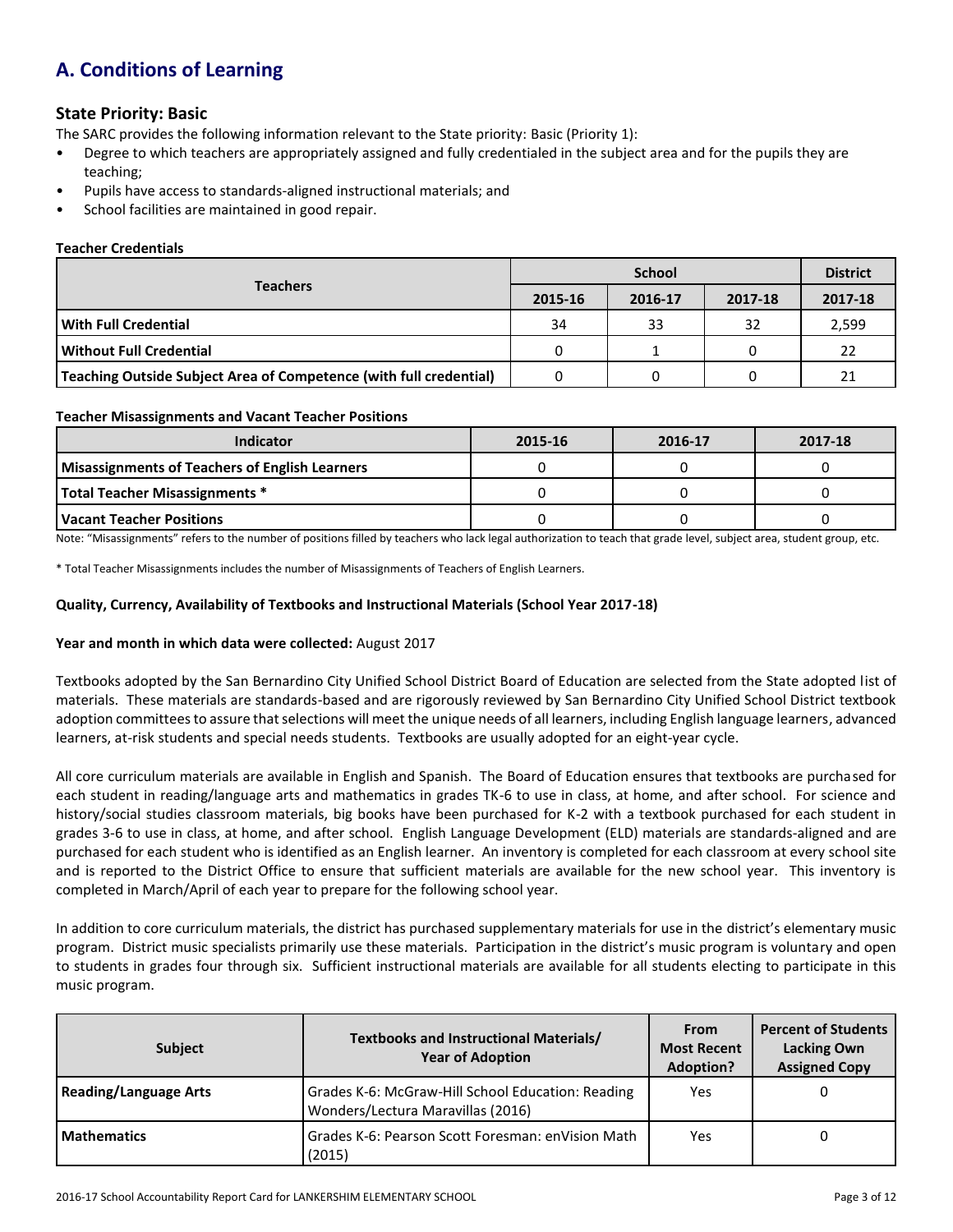| <b>Subject</b>                    | Textbooks and Instructional Materials/<br><b>Year of Adoption</b>                                                         | <b>From</b><br><b>Most Recent</b><br>Adoption? | <b>Percent of Students</b><br><b>Lacking Own</b><br><b>Assigned Copy</b> |
|-----------------------------------|---------------------------------------------------------------------------------------------------------------------------|------------------------------------------------|--------------------------------------------------------------------------|
| <b>Science</b>                    | Grades K-6: Pearson Scott Foresman: California<br>Science (2007)                                                          | Yes                                            | 0                                                                        |
| <b>History-Social Science</b>     | Grades K & 6: Houghton Mifflin: Social Science<br>(2006)<br>Grades 1-5: MacMillan/McGraw-Hill: California Vista<br>(2006) | Yes                                            | 0                                                                        |
| <b>Visual and Performing Arts</b> | McGraw-Hill: Share the Music (1995)                                                                                       | Yes.                                           |                                                                          |

#### **School Facility Conditions and Planned Improvements (Most Recent Year)**

#### General

Lankershim Elementary School was built in 1965. The school has 32 general classrooms, an administration building, 1st-through 6th challenge classroom, 2nd-6th intervention classroom 2 special education classrooms, 2 pre-school classrooms, a library, a music room, a physical education room, a multipurpose room, counselor room and ample playground space. Lankershim Elementary strongly supports teaching and learning through its rigorous professional learning community, ample classroom and playground space to ensure the academic success of each individual student. Lankershim scholars will have the skills and knowledge to be prepared for future college and careers in order to make a positive impact in a dynamic global society. The district takes great effort to ensure that all schools are clean, safe, and functional. To assist in this effort, the district's Mobile Maintenance Teams use the Facility Inspection Tool (FIT), a survey instrument developed by the State of California Office of Public School Construction (OPSC). Results of this survey are available from the district's Maintenance and Operations Department. The most recent inspection took place on 3/17/2017. Below is more specific infor-mation on the condition of the school and the efforts made to ensure that students are provided with an appropri-ate learning environment.

#### Safety

To ensure student safety before, during and after the school day, rec aides, teachers, and administrators supervise the school grounds including the cafeteria, quad area, and athletic fields. Signs are posted throughout the campus to indicate all visitors must report to and register in the administration office. All staff and visitors wear appropriate identifying badges. Maintenance and RepairSafety concerns are the number one priority of Maintenance and Operations. The District's Mobile Maintenance Teams are proactive and conduct inspections to keep school sites in "good repair" on a continual basis. Also, the district staff at each site reports safety issues as they arise. Maintenance and Operations make necessary repairs to ensure that all schools are clean, safe, and functional. A work order process is used to ensure ef-ficient service and emergency repairs are given the highest priority and work orders are completed in a timely manner.

#### Cleaning Process and Schedule

The district's Maintenance and Operations department works with the site principal or designee to develop cleaning runs for the site custodian(s). The site principal/designee then works with the site custodian(s) to ensure proper implementation of the cleaning runs to maintain a safe and clean school. School Facility Improvements Each year the district uses state and local funds to maintain and improve school sites. Planned improvements for this school for the 2017-18 school year are listed below.

#### School Facility Good Repair Status (Most Recent Year)

Results of this site's most recent survey are included below, and any associated repairs were completed by the end of April 2017.Additionally, representatives from the San Bernardino County Superintendent of Schools (SBCSS) conduct annual Williams visits to schools ranked in deciles 1-3 in San Bernardino County to evaluate their good repair status. The Williams inspection for this site occurred on 8/15/17. Results from this inspection are included below, and any associated repairs were completed by the end of September 2017.

- Section 7. Fire Safety
	- Elevator: Elevator/Wheel Chair Lift permit not current (remedied)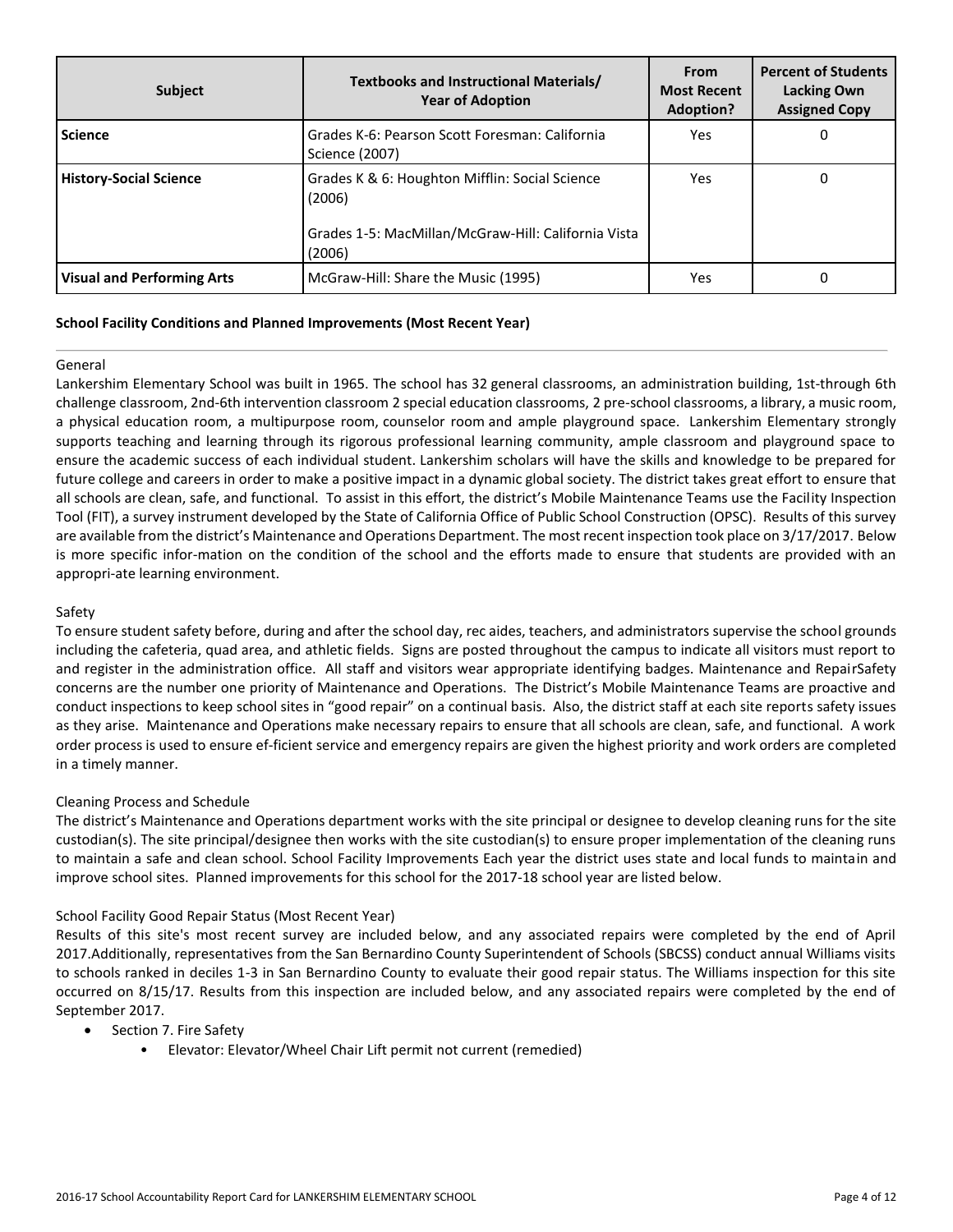#### **School Facility Good Repair Status (Most Recent Year)**

Using the **most recently collected** FIT data (or equivalent), provide the following:

- Determination of repair status for systems listed
- Description of any needed maintenance to ensure good repair
- The year and month in which the data were collected
- The overall rating

| <b>School Facility Good Repair Status (Most Recent Year)</b><br>Year and month of the most recent FIT report: 3/17/2017 |              |                      |  |                                                                                                                                                                                                                 |  |  |
|-------------------------------------------------------------------------------------------------------------------------|--------------|----------------------|--|-----------------------------------------------------------------------------------------------------------------------------------------------------------------------------------------------------------------|--|--|
|                                                                                                                         |              | <b>Repair Status</b> |  | <b>Repair Needed and</b>                                                                                                                                                                                        |  |  |
| <b>System Inspected</b>                                                                                                 | Good         | Fair                 |  | <b>Action Taken or Planned</b>                                                                                                                                                                                  |  |  |
| Systems: Gas Leaks, Mechanical/HVAC,<br>Sewer                                                                           | X            |                      |  |                                                                                                                                                                                                                 |  |  |
| <b>Interior: Interior Surfaces</b>                                                                                      | X            |                      |  | B2; touch up west wall middle by counter<br>(remedied) D4; carpet snag on clean out by<br>door(remedied). Touch up west wall(remedied)E4;<br>Reset ceiling tiles(remedied).J1; reset ceiling<br>tiles(remedied) |  |  |
| <b>Cleanliness:</b> Overall Cleanliness, Pest/<br>Vermin Infestation                                                    | $\mathsf{x}$ |                      |  |                                                                                                                                                                                                                 |  |  |
| <b>Electrical: Electrical</b>                                                                                           | $\mathsf{x}$ |                      |  |                                                                                                                                                                                                                 |  |  |
| Restrooms/Fountains: Restrooms, Sinks/<br>Fountains                                                                     | X            |                      |  | F1; Girls RR, change TP roller, loose in<br>holder(remedied)1102; fountain no<br>water(remedied)1105; fountain almost no<br>water(remedied)                                                                     |  |  |
| Safety: Fire Safety, Hazardous Materials                                                                                | $\mathsf{x}$ |                      |  | H2; emergency window<br>blocked(SITE)(remedied).H3; emergency window<br>blocked(SITE)(remedied)J1; emergency window<br>blocked(SITE)(remedied)                                                                  |  |  |
| <b>Structural: Structural Damage, Roofs</b>                                                                             | X            |                      |  |                                                                                                                                                                                                                 |  |  |
| External: Playground/School Grounds,<br>Windows/Doors/Gates/Fences                                                      | X            |                      |  | G1; touch up ext of west door(remedied), replace<br>sweep on east door(remedied).1101; spray latch<br>mechanism, door latch sticks(remedied)                                                                    |  |  |

# **Overall Facility Rating (Most Recent Year)**

| Year and month of the most recent FIT report: 3/17/2017 |           |      |      |      |  |  |
|---------------------------------------------------------|-----------|------|------|------|--|--|
|                                                         | Exemplary | Good | Fair | Poor |  |  |
| <b>Overall Rating</b>                                   |           |      |      |      |  |  |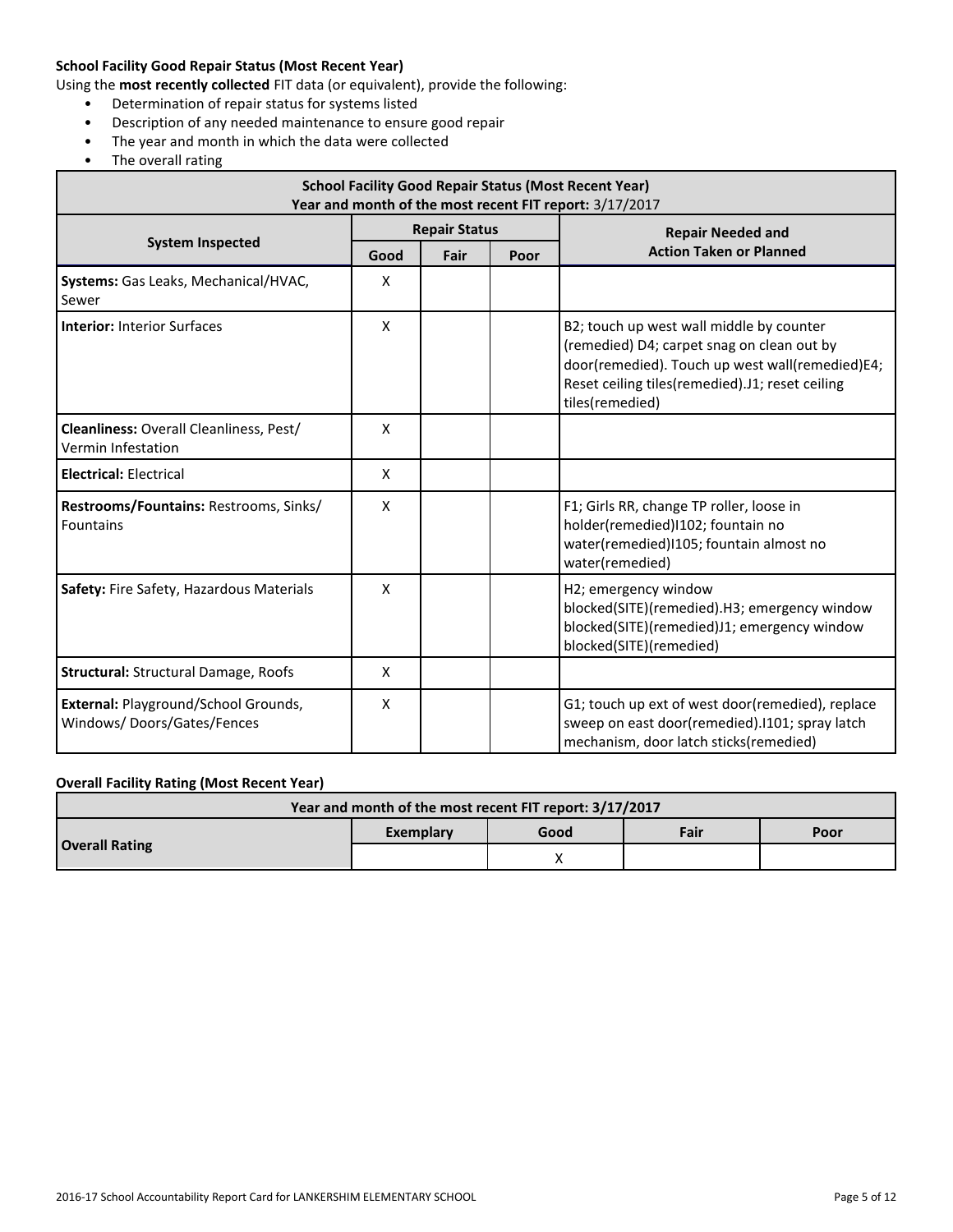# **B. Pupil Outcomes**

### **State Priority: Pupil Achievement**

The SARC provides the following information relevant to the State priority: Pupil Achievement (Priority 4):

- **Statewide assessments** (i.e., California Assessment of Student Performance and Progress [CAASPP] System, which includes the Smarter Balanced Summative Assessments for students in the general education population and the California Alternate Assessments [CAAs] for English language arts/literacy [ELA] and mathematics given in grades three through eight and grade eleven. Only eligible students may participate in the administration of the CAAs. CAAs items are aligned with alternate achievement standards, which are linked with the Common Core State Standards [CCSS] for students with the most significant cognitive disabilities); and
- The percentage of students who have successfully completed courses that satisfy the requirements for entrance to the University of California and the California State University, or career technical education sequences or programs of study.

#### **CAASPP Test Results in English Language Arts/Literacy (ELA) and Mathematics for All Students Grades Three through Eight and Grade Eleven**

|                                                                      | Percent of Students Meeting or Exceeding the State Standards<br>$\left(\text{grades }3 - 8 \text{ and } 11\right)$ |         |                 |         |              |         |  |
|----------------------------------------------------------------------|--------------------------------------------------------------------------------------------------------------------|---------|-----------------|---------|--------------|---------|--|
| <b>Subject</b>                                                       | <b>School</b>                                                                                                      |         | <b>District</b> |         | <b>State</b> |         |  |
|                                                                      | 2015-16                                                                                                            | 2016-17 | 2015-16         | 2016-17 | 2015-16      | 2016-17 |  |
| <b>English Language Arts/Literacy</b><br>$\sqrt{grades}$ 3-8 and 11) | 26                                                                                                                 | 26      | 33              | 35      | 48           | 48      |  |
| <b>Mathematics</b><br>$\sqrt{grades}$ 3-8 and 11)                    | 19                                                                                                                 | 24      | 20              | 22      | 36           | 37      |  |

Note: Percentages are not calculated when the number of students tested is ten or less, either because the number of students in this category is too small for statistical accuracy or to protect student privacy.

### **CAASPP Test Results in ELA by Student Group**

**Grades Three through Eight and Grade Eleven (School Year 2016-17)**

| <b>Student Group</b>                   | <b>Total</b><br><b>Enrollment</b> | <b>Number</b><br><b>Tested</b> | Percent<br><b>Tested</b> | Percent<br><b>Met or Exceeded</b> |
|----------------------------------------|-----------------------------------|--------------------------------|--------------------------|-----------------------------------|
| <b>All Students</b>                    | 410                               | 404                            | 98.54                    | 25.99                             |
| Male                                   | 217                               | 212                            | 97.7                     | 22.17                             |
| Female                                 | 193                               | 192                            | 99.48                    | 30.21                             |
| <b>Black or African American</b>       | 37                                | 37                             | 100                      | 16.22                             |
| American Indian or Alaska Native       | $\hspace{0.05cm} \ldots$          | --                             | --                       | $\hspace{0.05cm} \textbf{--}$     |
| Asian                                  | 20                                | 20                             | 100                      | 35                                |
| <b>Filipino</b>                        | $\overline{\phantom{m}}$          | --                             | --                       | $\overline{\phantom{m}}$          |
| <b>Hispanic or Latino</b>              | 325                               | 320                            | 98.46                    | 25.31                             |
| Native Hawaiian or Pacific Islander    | $-$                               | --                             | --                       | $-$                               |
| White                                  | 13                                | 12                             | 92.31                    | 25                                |
| <b>Two or More Races</b>               | $\hspace{0.05cm} \ldots$          | --                             | --                       | $\overline{\phantom{m}}$          |
| <b>Socioeconomically Disadvantaged</b> | 395                               | 389                            | 98.48                    | 26.22                             |
| <b>English Learners</b>                | 243                               | 240                            | 98.77                    | 27.5                              |
| <b>Students with Disabilities</b>      | 66                                | 66                             | 100                      | 6.06                              |
| <b>Foster Youth</b>                    | $-$                               | --                             | --                       |                                   |

Note: ELA test results include the Smarter Balanced Summative Assessment and the CAA. The "Percent Met or Exceeded" is calculated by taking the total number of students who met or exceeded the standard on the Smarter Balanced Summative Assessment plus the total number of students who met the standard (i.e., achieved Level 3–Alternate) on the CAAs divided by the total number of students who participated in both assessments.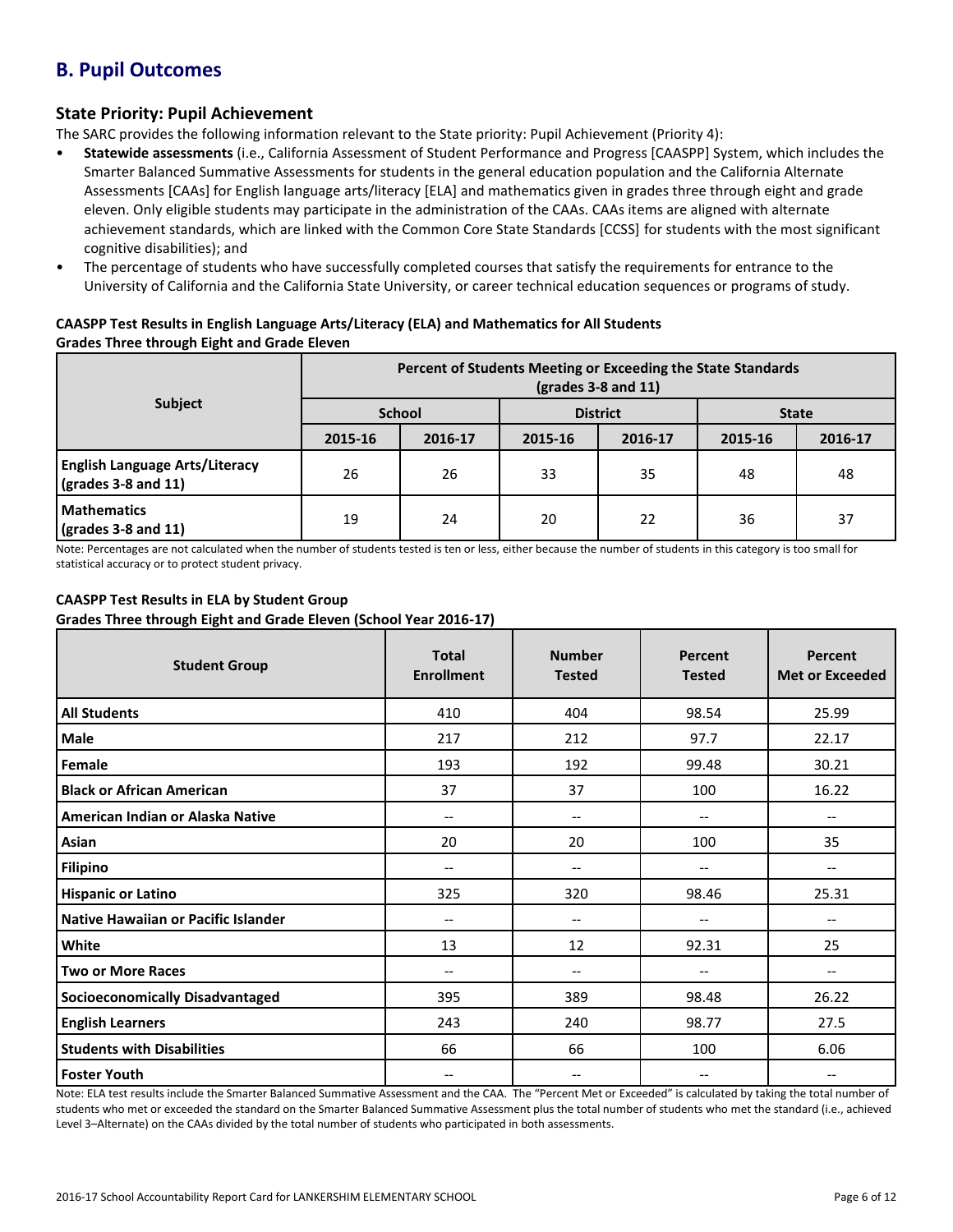Note: Double dashes (--) appear in the table when the number of students is ten or less, either because the number of students in this category is too small for statistical accuracy or to protect student privacy.

Note: The number of students tested includes all students who participated in the test whether they received a score or not; however, the number of students tested is not the number that was used to calculate the achievement level percentages. The achievement level percentages are calculated using only students who received scores.

| <b>Student Group</b>                   | <b>Total</b><br><b>Enrollment</b> | <b>Number</b><br><b>Tested</b> | Percent<br><b>Tested</b> | Percent<br><b>Met or Exceeded</b> |
|----------------------------------------|-----------------------------------|--------------------------------|--------------------------|-----------------------------------|
| <b>All Students</b>                    | 410                               | 408                            | 99.51                    | 23.77                             |
| Male                                   | 216                               | 214                            | 99.07                    | 24.3                              |
| Female                                 | 194                               | 194                            | 100                      | 23.2                              |
| <b>Black or African American</b>       | 37                                | 37                             | 100                      | 21.62                             |
| American Indian or Alaska Native       | --                                | $\overline{\phantom{a}}$       | --                       | --                                |
| Asian                                  | 20                                | 20                             | 100                      | 45                                |
| <b>Filipino</b>                        | --                                | --                             | --                       | --                                |
| <b>Hispanic or Latino</b>              | 325                               | 323                            | 99.38                    | 21.98                             |
| Native Hawaiian or Pacific Islander    | --                                | --                             |                          |                                   |
| White                                  | 13                                | 13                             | 100                      | 30.77                             |
| <b>Two or More Races</b>               | $-$                               | $\overline{\phantom{a}}$       | --                       | --                                |
| <b>Socioeconomically Disadvantaged</b> | 394                               | 392                            | 99.49                    | 23.72                             |
| <b>English Learners</b>                | 244                               | 243                            | 99.59                    | 23.87                             |
| <b>Students with Disabilities</b>      | 66                                | 66                             | 100                      | 3.03                              |
| <b>Foster Youth</b>                    |                                   | --                             |                          |                                   |

#### **CAASPP Test Results in Mathematics by Student Group Grades Three through Eight and Grade Eleven (School Year 2016-17)**

Note: Mathematics test results include the Smarter Balanced Summative Assessment and the CAA. The "Percent Met or Exceeded" is calculated by taking the total number of students who met or exceeded the standard on the Smarter Balanced Summative Assessment plus the total number of students who met the standard (i.e., achieved Level 3–Alternate) on the CAAs divided by the total number of students who participated in both assessments.

Note: Double dashes (--) appear in the table when the number of students is ten or less, either because the number of students in this category is too small for statistical accuracy or to protect student privacy.

Note: The number of students tested includes all students who participated in the test whether they received a score or not; however, the number of students tested is not the number that was used to calculate the achievement level percentages. The achievement level percentages are calculated using only students who received scores.

## **CAASPP Test Results in Science for All Students**

#### **Grades Five, Eight, and Ten**

|                               | Percent of Students Scoring at Proficient or Advanced |               |         |                 |              |         |  |  |  |
|-------------------------------|-------------------------------------------------------|---------------|---------|-----------------|--------------|---------|--|--|--|
| <b>Subject</b>                |                                                       | <b>School</b> |         | <b>District</b> | <b>State</b> |         |  |  |  |
|                               | 2014-15                                               | 2015-16       | 2014-15 | 2015-16         | 2014-15      | 2015-16 |  |  |  |
| Science (grades 5, 8, and 10) | 35                                                    | 60            | 41      | 38              | 56           | 54      |  |  |  |

Note: Science test results include California Standards Tests (CSTs), California Modified Assessment (CMA), and California Alternate Performance Assessment (CAPA) in grades five, eight, and ten.

Note: Scores are not shown when the number of students tested is ten or less, either because the number of students in this category is too small for statistical accuracy or to protect student privacy.

Note: The 2016-17 data are not available. The California Department of Education is developing a new science assessment based on the Next Generation Science Standards for California Public Schools (CA NGSS). The new California Science Test (CAST) was piloted in spring 2017. The CST and CMA for Science will no longer be administered.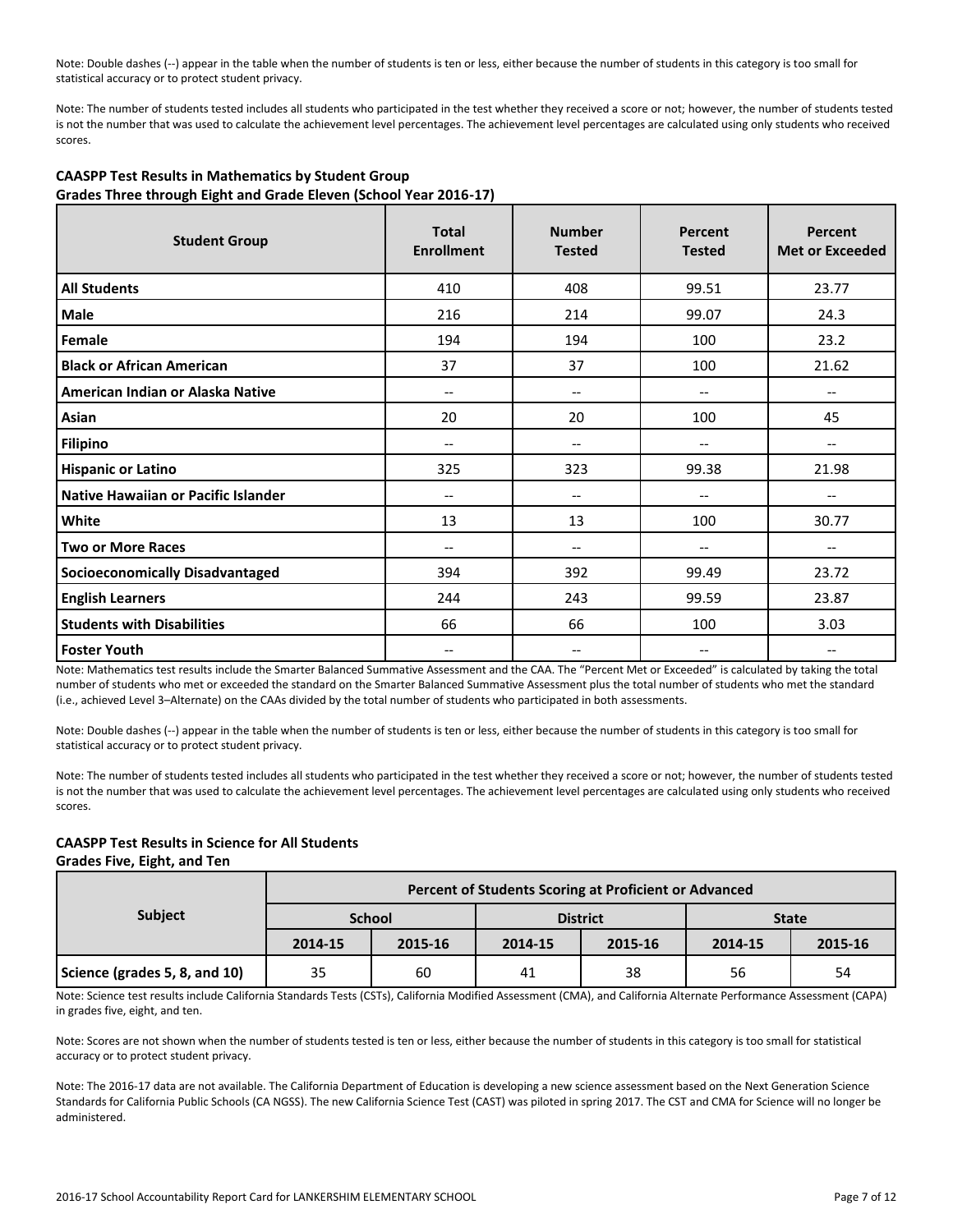## **State Priority: Other Pupil Outcomes**

The SARC provides the following information relevant to the State priority: Other Pupil Outcomes (Priority 8):

Pupil outcomes in the subject areas of physical education.

#### **California Physical Fitness Test Results (School Year 2016-17)**

| Grade                                 | Percent of Students Meeting Fitness Standards |                              |                             |  |  |  |
|---------------------------------------|-----------------------------------------------|------------------------------|-----------------------------|--|--|--|
| Level<br><b>Four of Six Standards</b> |                                               | <b>Five of Six Standards</b> | <b>Six of Six Standards</b> |  |  |  |
|                                       | 16                                            | 13.8                         | 20.2                        |  |  |  |

Note: Percentages are not calculated when the number of students tested is ten or less, either because the number of students in this category is too small for statistical accuracy or to protect student privacy.

# **C. Engagement**

### **State Priority: Parental Involvement**

The SARC provides the following information relevant to the State priority: Parental Involvement (Priority 3):

• Efforts the school district makes to seek parent input in making decisions for the school district and each schoolsite.

#### **Opportunities for Parental Involvement (School Year 2017-18)**

Each school provides multiple options for parents to participate in the educational process. Opportunities vary from site to site but include parent centers, parent education programs, Parent Teacher Association (PTA), School Site Council (SSC), English Learners Advisory Committee (ELAC), Gifted and Talented Education (GATE) Advisory Committee, African American Parent Advisory Council (AAPAC), homework hotlines, auto-callers, parent conferences, family curricular theme nights, parent training and education, classroom and playground volunteers, and leadership opportunities for parents. For more information about these and other opportunities, please contact the school.

At the district level, parents can participate in the District Advisory Committee (DAC), District English Learners Advisory Committee (DELAC), District African American Advisory Council (DAAAC), and a variety of short-term, solution-oriented focus groups and advisory committees. Additionally, a Family Resource Center is available from the hours of 8:00 AM -4:30 PM. Goals of the Family Resource Center include increased home/school communication, increased access to district-level parent and family training opportunities, and increased access to family involvement resources for district schools.

Parent Outreach Contacts:

 Family Resource Center 1525 W. Highland Ave. San Bernardino, California 92411 909-880-4057 Hours: 8:00 AM - 4:30 PM, M-F

- Aldo Ramirez, Family Engagement Director 909-880-4057, aldo.ramirez@sbcusd.k12.ca.us
- Travon Martin, Community Relations Worker II
- 909-891-1018, travon.martin@sbcusd.k12.ca.us
- Emily Valdez, Parent Outreach Worker 909-880-4057, emily.valdez@sbcusd.k12.ca.u
- Talice Ostrinski, Homeless Facilitator 909-880-4057, talice.ostrinski@sbcusd.k12.ca.us
- Vicki Lee, Homeless Liaison

909-880-4057, vicki.lee@sbcusd.k12.ca.us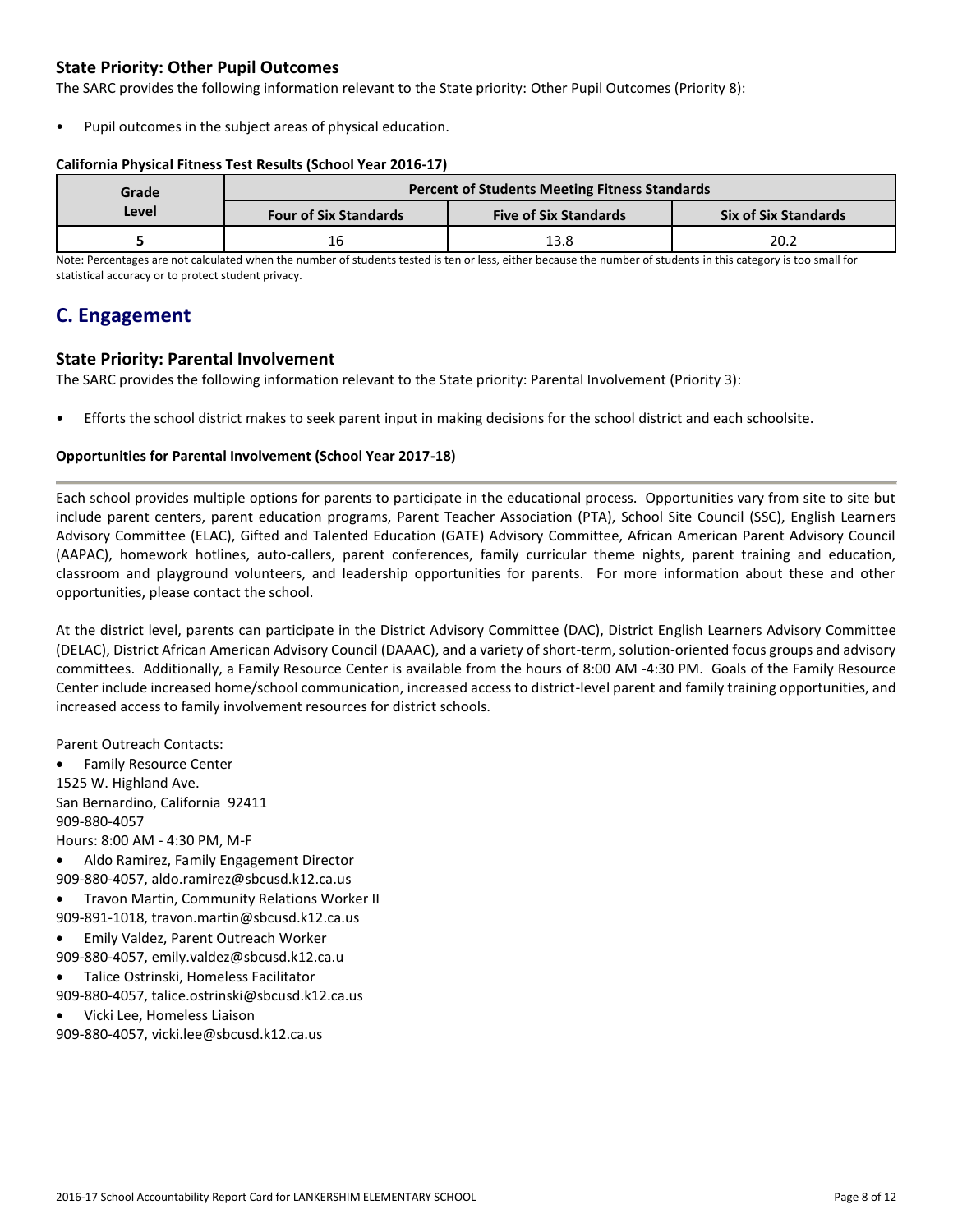# **State Priority: School Climate**

The SARC provides the following information relevant to the State priority: School Climate (Priority 6):

- Pupil suspension rates;
- Pupil expulsion rates; and
- Other local measures on the sense of safety.

#### **Suspensions and Expulsions**

|                    | <b>School</b> |         |         | <b>District</b> |         |         | <b>State</b> |         |         |
|--------------------|---------------|---------|---------|-----------------|---------|---------|--------------|---------|---------|
| Rate               | 2014-15       | 2015-16 | 2016-17 | 2014-15         | 2015-16 | 2016-17 | 2014-15      | 2015-16 | 2016-17 |
| <b>Suspensions</b> | 1.3           | 4.1     | 3.3     | 6.2             | 5.8     | 5.6     | 3.8          |         | 3.6     |
| <b>Expulsions</b>  | 0.0           | 0.0     | 0.0     | 0.3             | 0.2     | 0.2     | 0.1          | 0.1     | 0.1     |

#### **School Safety Plan (School Year 2017-18)**

Date of Last Review/Update: January 16, 2018 Date Last Reviewed with Faculty: January 22, 2018

Every student and teacher has the right to attend a school free from physical and psychological harm. To help schools achieve these vital goals, the State of California has mandated that each K-12 school develop a comprehensive school safety plan. Reviewed annually, a school's safety plan is the result of a systematic planning process in cooperation with local public safety agencies, community leaders, parents, pupils, teachers, administrators, and other persons interested in the prevention of campus crime and violence. Each school's safety plan addresses the following key areas: preparedness, mitigation and prevention, response and recovery. In close cooperation with the California Schools Risk Management (Joint-Powers Authority), local police and fire departments, the district's Office of Safety and Emergency Management conducts periodic safety inspections of district sites and provides correction reports to site administrators. A follow-up system is in place to ensure timely compliance and correction of discrepancies. School sites also conduct scheduled drills for anticipated emergency situations (such as fires, earthquakes and lockdowns) to prepare students, staff, and other stakeholders how to appropriately respond to those emergencies. The district follows California's mandated Standardized Emergency Management System (SEMS) and the National Incident Management System (NIMS) for emergency management. The Office of Safety and Emergency Management is also tasked with coordinating the response and recovery of emergencies or other disasters affecting the SBCUSD.

# **D. Other SARC Information**

The information in this section is required to be in the SARC but is not included in the state priorities for LCFF.

#### **Federal Intervention Program (School Year 2017-18)**

| <b>Indicator</b>                                           | <b>School</b> | <b>District</b> |
|------------------------------------------------------------|---------------|-----------------|
| <b>Program Improvement Status</b>                          | $In$ PI       | $In$ PI         |
| <b>First Year of Program Improvement</b>                   | 2006-2007     | 2004-2005       |
| Year in Program Improvement*                               | Year 5        | Year 3          |
| Number of Schools Currently in Program Improvement         | N/A           | 61              |
| <b>Percent of Schools Currently in Program Improvement</b> | N/A           | 73.5            |

Note: Cells with N/A values do not require data.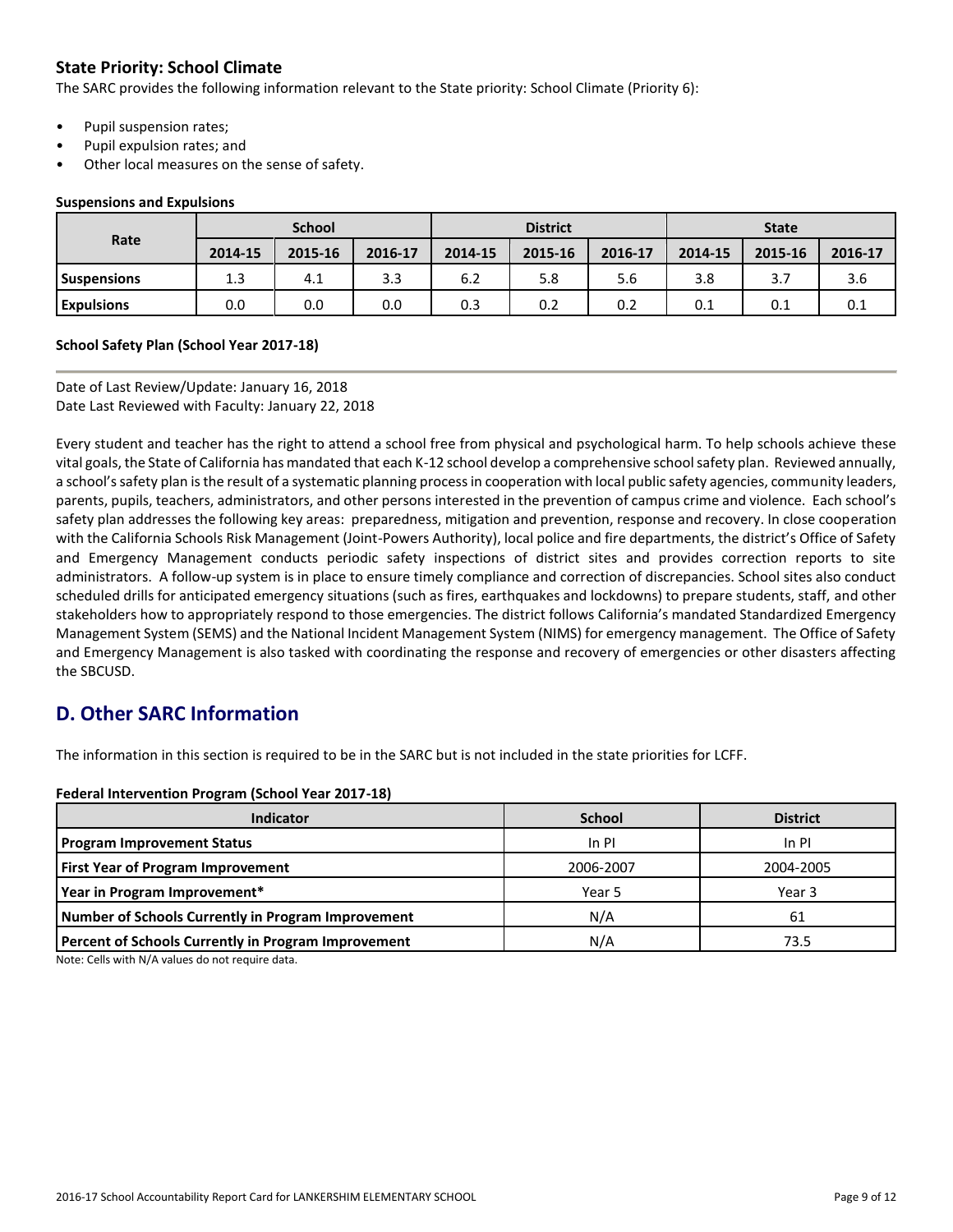#### **Average Class Size and Class Size Distribution (Elementary)**

|                         |                             |                | 2014-15                  |                | 2015-16                     |                          |              | 2016-17        |                             |                |                          |             |
|-------------------------|-----------------------------|----------------|--------------------------|----------------|-----------------------------|--------------------------|--------------|----------------|-----------------------------|----------------|--------------------------|-------------|
| Grade                   | Avg.                        |                | <b>Number of Classes</b> |                | Avg.                        | <b>Number of Classes</b> |              |                | Avg.                        |                | <b>Number of Classes</b> |             |
| Level                   | <b>Class</b><br><b>Size</b> | $1 - 20$       | $21 - 32$                | $33+$          | <b>Class</b><br><b>Size</b> | $1 - 20$                 | $21 - 32$    | $33+$          | <b>Class</b><br><b>Size</b> | $1 - 20$       | $21 - 32$                | $33+$       |
| К                       | 23                          | $\overline{2}$ | 5                        |                | 22                          | $\overline{2}$           | 4            |                | 22                          | $\overline{2}$ | 4                        |             |
| 1                       | 24                          |                | 5                        |                | 23                          | $\mathbf{1}$             | 4            |                | 24                          |                | 5                        |             |
| $\overline{2}$          | 27                          |                | 4                        |                | 24                          |                          | 5            |                | 23                          |                | 4                        |             |
| $\overline{\mathbf{3}}$ | 23                          | $\mathbf{1}$   | 3                        |                | 23                          |                          | 5            |                | 22                          | 1              | 5                        |             |
| 4                       | 29                          |                | $\mathbf{1}$             | $\overline{2}$ | 28                          | $\mathbf{1}$             | $\mathbf{1}$ | $\mathbf{1}$   | 28                          |                | 4                        |             |
| 5                       | 26                          | $\mathbf{1}$   | $\mathbf{1}$             |                | 28                          | $\mathbf{1}$             |              | $\overline{2}$ | 29                          |                | 1                        | $2^{\circ}$ |
| 6                       | 30                          |                | 3                        |                | 24                          | $\mathbf{1}$             | 3            |                | 23                          | $\overline{2}$ | $\overline{2}$           |             |
| Other                   | 15                          | $\overline{2}$ |                          |                | 17                          | $\mathbf{1}$             |              |                |                             |                |                          |             |

Number of classes indicates how many classes fall into each size category (a range of total students per class).

#### **Academic Counselors and Other Support Staff (School Year 2016-17)**

| <b>Title</b>                                               | <b>Number of FTE</b><br><b>Assigned to School</b> | <b>Average Number of Students per</b><br><b>Academic Counselor</b> |
|------------------------------------------------------------|---------------------------------------------------|--------------------------------------------------------------------|
| <b>Academic Counselor</b>                                  | 1.0                                               | 764                                                                |
| <b>Counselor (Social/Behavioral or Career Development)</b> |                                                   | N/A                                                                |
| Library Media Teacher (Librarian)                          |                                                   | N/A                                                                |
| <b>Library Media Services Staff (Paraprofessional)</b>     | 0.4                                               | N/A                                                                |
| Psychologist                                               | 0.5                                               | N/A                                                                |
| <b>Social Worker</b>                                       |                                                   | N/A                                                                |
| <b>Nurse</b>                                               | 0.3                                               | N/A                                                                |
| <b>Speech/Language/Hearing Specialist</b>                  | 0.5                                               | N/A                                                                |
| <b>Resource Specialist</b>                                 | 1.0                                               | N/A                                                                |
| Other                                                      | 2.0                                               | N/A                                                                |

Note: Cells with N/A values do not require data.

\*One Full Time Equivalent (FTE) equals one staff member working full time; one FTE could also represent two staff members who each work 50 percent of full time.

#### **Expenditures per Pupil and School Site Teacher Salaries (Fiscal Year 2015-16)**

|                                                     |              | Average                            |                               |                                 |  |
|-----------------------------------------------------|--------------|------------------------------------|-------------------------------|---------------------------------|--|
| Level                                               | <b>Total</b> | Supplemental/<br><b>Restricted</b> | Basic/<br><b>Unrestricted</b> | <b>Teacher</b><br><b>Salary</b> |  |
| <b>School Site</b>                                  | \$5,840      | \$276                              | \$5,564                       | \$75,949                        |  |
| <b>District</b>                                     | N/A          | N/A                                | \$8,466                       | \$78,962                        |  |
| <b>Percent Difference: School Site and District</b> | N/A          | N/A                                | $-41.4$                       | $-3.9$                          |  |
| <b>State</b>                                        | N/A          | N/A                                | \$6,574                       | \$79,228                        |  |
| <b>Percent Difference: School Site and State</b>    | N/A          | N/A                                | $-16.6$                       | $-4.2$                          |  |

Note: Cells with N/A values do not require data.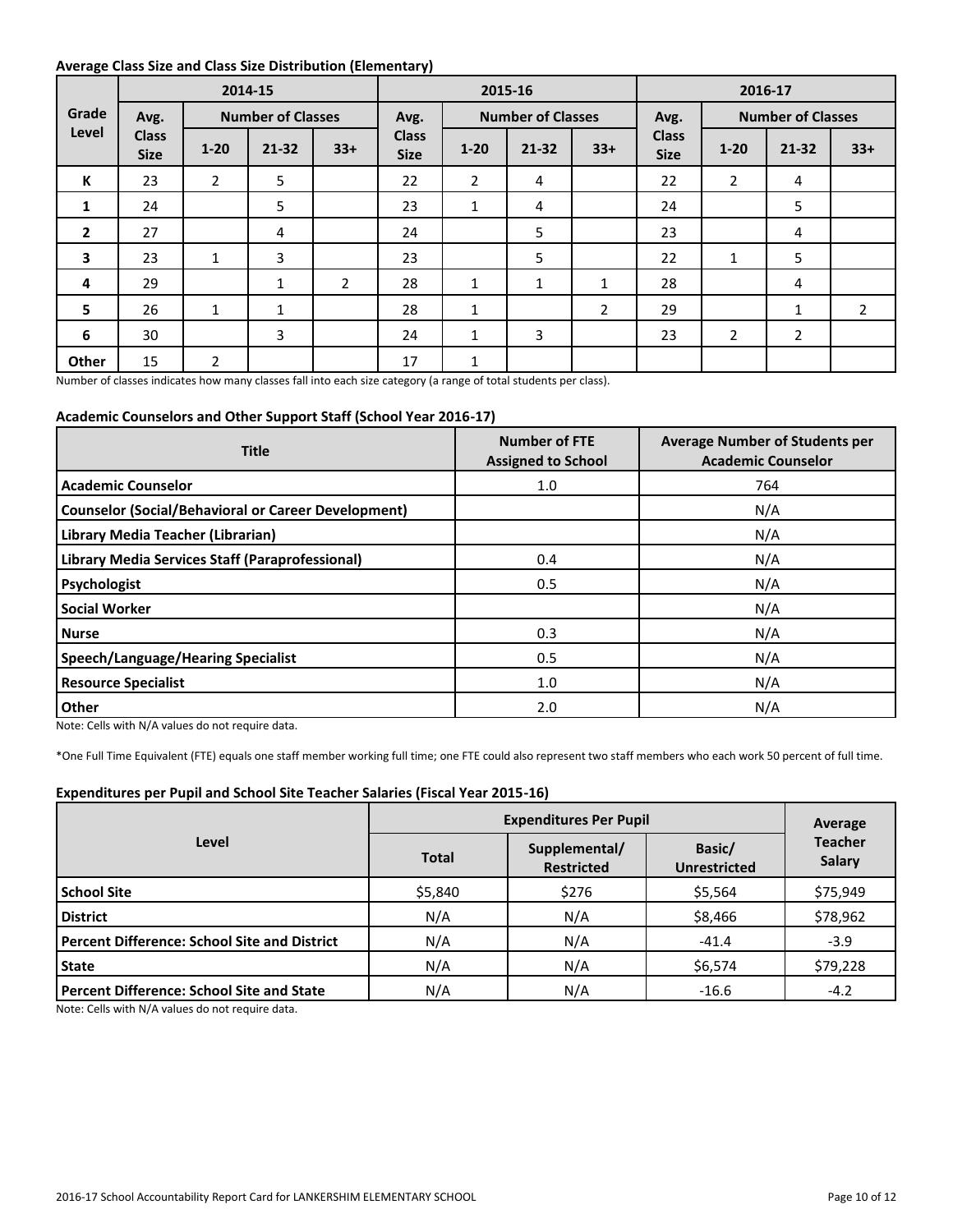#### **Types of Services Funded (Fiscal Year 2016-17)**

The common goal of all categorically funded programs in the San Bernardino City Unified School District (SBCUSD) is to ensure that all students--including English learners, educationally disadvantaged pupils, African American, Hispanic English only, gifted and talented pupils, and pupils with exceptional needs--attain mastery of state and local standards.

The educational program at each site is based on an improvement planning process that includes such members of the school community as the principal, teachers, support staff, parents, and students (at the secondary level). These stakeholders form an organizational unit called the School Site Council (SSC). The SSC develops and annually revises a plan called the Single Plan for Student Achievement (SPSA). The SPSA, based on self-study and collaboration, ensures that all of the resources available to the school are coordinated and focused on providing a high-quality educational program in which all students can achieve success.

Some students have difficulty mastering academic state and local content standards. They may be at risk of not meeting graduation requirements. For these students, categorical program funds are provided. Categorical funds are supplemental educational dollars used for supports that augment the core instructional program and increase the academic success of these students. Categorical funds provide items such as additional personnel time, staff development opportunities, supplemental student materials, and other specialized services, equipment, and supplies.

Categorical programs commonly found at SBCUSD sites are:

- Every Student Succeeds Act (ESSA) Title I, Part A
- Local Control Funding Formula (LCFF)

Additionally, categorical programs have been established at the district level to provide important services and instructional support that help increase student success. Categorical funds in this category support District efforts in the areas of:

- Vocational Education Basic Grant Award (Voc Ed) Carl D. Perkins Career and Technical Education Improvement Act of 2006
- ESSA Title II, Part A Supporting Effective Instruction
- ESSA Title III, Part A Language Instruction for English Learners (EL) and Language Instruction for Immigrant Students

#### Program Improvement

Beginning in the 2017–18 School Year (SY), LEAs and schools will no longer be identified for Program Improvement (PI) or be required to implement specific PI-related activities. In addition, LEAs will not be required to set aside any PI reservations for the 2017–18 SY. LEAs and schools previously identified for PI are encouraged to use evidence-based interventions, which may include alternative supports that are designed to improve the academic achievement of socioeconomically disadvantaged students.

#### Alternative Supports

For the 2017–18 SY, LEAs will not be required to set aside a reasonable amount of Title I, Part A funds for alternative supports. LEAs are encouraged to use evidence-based interventions that are reasonable, necessary, and consistent with Title I, Part A of the ESSA.

#### **Teacher and Administrative Salaries (Fiscal Year 2015-16)**

| Category                                      | <b>District Amount</b> | <b>State Average for Districts In Same Category</b> |
|-----------------------------------------------|------------------------|-----------------------------------------------------|
| <b>Beginning Teacher Salary</b>               | \$49,150               | \$47,808                                            |
| <b>Mid-Range Teacher Salary</b>               | \$76,169               | \$73,555                                            |
| <b>Highest Teacher Salary</b>                 | \$94,173               | \$95,850                                            |
| <b>Average Principal Salary (Elementary)</b>  | \$120,897              | \$120,448                                           |
| <b>Average Principal Salary (Middle)</b>      | \$130,625              | \$125,592                                           |
| <b>Average Principal Salary (High)</b>        | \$144,855              | \$138,175                                           |
| <b>Superintendent Salary</b>                  | \$294,302              | \$264,457                                           |
| <b>Percent of Budget for Teacher Salaries</b> | 34%                    | 35%                                                 |
| Percent of Budget for Administrative Salaries | 4%                     | 5%                                                  |

For detailed information on salaries, see the CDE Certificated Salaries & Benefits Web page a[t http://www.cde.ca.gov/ds/fd/cs/.](http://www.cde.ca.gov/ds/fd/cs/)